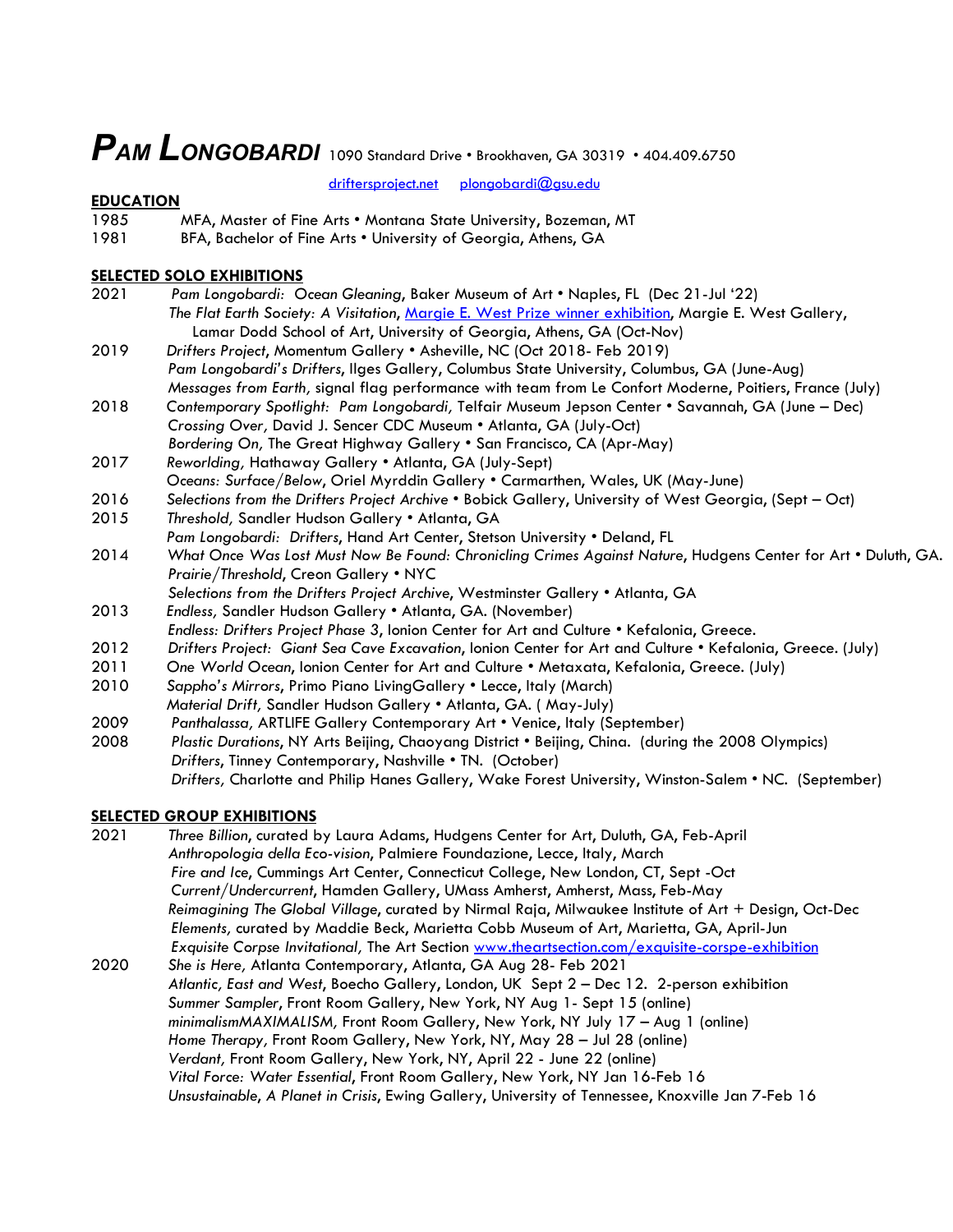| 2019 | Outer/Environments/Inner, 2-person exhibition, Chastain Gallery, City of Atlanta, Jan 31-Mar 16<br>Ecoconsciousness, Eleanor Heartney, juror, Ecoartspace, Santa Fe, NM Aug 31-Sept 30                                                                                                                                                                                   |
|------|--------------------------------------------------------------------------------------------------------------------------------------------------------------------------------------------------------------------------------------------------------------------------------------------------------------------------------------------------------------------------|
|      | Contrast: China/US Painting Exhibition, Lu Gallery . Baoding City, China, Oct 12-Nov 14<br>Entanglements, Laney Contemporary • Savannah, GA Curated by Melissa Messina and Lisa Jaye Young, Aug -Sept<br>Anthropocene Island, The Clemente Center, LES Gallery . New York, NY, Mar 8-Apr 26<br>Anthropocene Island, Pratt Institute, Dekalb Gallery . New York, NY, Sept |
|      | Can't You Sea? Franklin G. Burroughs-Simeon B. Chapin Art Museum • Myrtle Beach, NC, Jun 15-Sept 8                                                                                                                                                                                                                                                                       |
| 2018 | Plastic Entanglements: Ecology, Aesthetics, Materials, Palmer Museum of Art • State College, Pennsylvania                                                                                                                                                                                                                                                                |
| 2017 | Frammenti Senza Tempo (Timeless Fragments), Primo Piano Gallery + Municipality of Brindisi                                                                                                                                                                                                                                                                               |
|      | Imagery Art for Wine Collection, Triton Museum of Art, Santa Clara, California                                                                                                                                                                                                                                                                                           |
|      | State of the Art: Discovering American Art Now, Mint Museum of Art, Charlotte, NC April - Sept                                                                                                                                                                                                                                                                           |
|      | State of the Art: Discovering American Art Now, Frist Museum of Art, Nashville, TN May-Sept                                                                                                                                                                                                                                                                              |
| 2016 | Bitteres Wasser (Bitter Water), Galerie Im Hafen Rummelsberg, Berlin, Germany, July - Sept                                                                                                                                                                                                                                                                               |
|      | State of the Art: Discovering American Art Now, Telfair Museum of Art, Savannah, GA Feb-Sept                                                                                                                                                                                                                                                                             |
|      | State of the Art: Discovering American Art Now, Minneapolis Institute of Art, Minneapolis, MN Feb-Sept                                                                                                                                                                                                                                                                   |
|      | Beyond the Pour II: The Creative Process, San Francisco Museum of Craft and Design, SF, CA August 2016 - Jan 201                                                                                                                                                                                                                                                         |
|      | Imagery Art for Wine Collection, Triton Museum of Art, Santa Clara, California, Nov 2016 - Feb 12, 2017                                                                                                                                                                                                                                                                  |
|      | Making the Future, 10 <sup>th</sup> anniversary Bushwick Open Studios, David + Schweitzer Gallery, Brooklyn, NY, Sept-Oct                                                                                                                                                                                                                                                |
|      | All Tomorrow's Parties, Hathaway David Gallery, Atlanta, GA, April - Aug                                                                                                                                                                                                                                                                                                 |
|      | Inaugural Exhibition - Second Installation, Hathaway Contemporary Gallery, Atlanta, GA, June - Aug                                                                                                                                                                                                                                                                       |
|      | Sideshow on Mars, Life on Mars Gallery, Brooklyn, NY, Jan                                                                                                                                                                                                                                                                                                                |
|      | Voyage of the Beagle, Radiator Gallery, Long Island City, NY, Mar 18-April 17                                                                                                                                                                                                                                                                                            |
|      | December Salon, Station Independent Gallery, NY, NY, Dec                                                                                                                                                                                                                                                                                                                 |
|      | Messages from the Sea, Goulandris Museum of Natural History . Athens, Greece, May 2015 - May 2016                                                                                                                                                                                                                                                                        |
|      | GYRE: The Plastic Ocean, San Jose State University Museum . San Jose, CA. Feb2-Mar25                                                                                                                                                                                                                                                                                     |
| 2015 | SEA(S) Diaplous, Ionion Center for Art and Culture, Kefalonia, Greece                                                                                                                                                                                                                                                                                                    |
|      | SPRAWL: Drawing Outside the Lines, High Museum of Art • Atlanta, GA, July 18 - Oct 4                                                                                                                                                                                                                                                                                     |
|      | Spill, performance at Oceanographic Museum during BLUE Ocean Film Festival • Monaco<br>GYRE: The Plastic Ocean, CDC David J. Sencer Museum, Centers for Disease Control • Atlanta, GA. Jan - June                                                                                                                                                                        |
|      | GYRE: The Plastic Ocean, Fisher Museum, University of Southern California • Los Angeles, CA. Aug - Nov                                                                                                                                                                                                                                                                   |
|      | Fertile City/Riddle of the Sphinx, Thebes Art Project Film Festival • Thebes, Greece, Oct                                                                                                                                                                                                                                                                                |
|      | Second Nature, James Gallery . Pittsburg, PA                                                                                                                                                                                                                                                                                                                             |
|      | Nature Revealed, Atlanta Hartsfield Jackson International Airport • Atlanta, GA, Oct- Feb 2016                                                                                                                                                                                                                                                                           |
| 2014 | State of the Art, Crystal Bridges Museum of American Art . Bentonville, AR                                                                                                                                                                                                                                                                                               |
|      | Shifting Ecologies, The Painting Center • New York, NY. Curated by Marianne van Lent. Catalog.                                                                                                                                                                                                                                                                           |
|      | Feral Objects, Creon Gallery . New York, NY. Curated by Peggy Cyphers and Lucio Pozzi.                                                                                                                                                                                                                                                                                   |
|      | GYRE: The Plastic Ocean, Anchorage Museum • Anchorage, Alaska and travelling. Curated by Julie Decker.                                                                                                                                                                                                                                                                   |
| 2013 | Seescape, George Adams Gallery . New York, NY. Curated by Edward Boyer.                                                                                                                                                                                                                                                                                                  |
|      | Oltre il Paesaggio Mistico, Island of St. Francis of the Desert, Collateral Event of 55 <sup>th</sup> Venice Biennale, curated by                                                                                                                                                                                                                                        |
|      | Simonetta Gorreri, ARTLIFE for the World • Venice, Italy. Sponsored by Venice Cultural Association                                                                                                                                                                                                                                                                       |
|      | (MiBAC), and the Ministry of Culture, Rome.                                                                                                                                                                                                                                                                                                                              |
|      | Hudgens Prize Finalist Exhibition, Hudgens Center for the Arts . Duluth, GA. June-August.                                                                                                                                                                                                                                                                                |
|      | Endless: Ocean of Plastic/Drifters Project Phase 3, Ionion Center for Art and Culture . Kefalonia, Greece.                                                                                                                                                                                                                                                               |
|      | Discontinuity Continuum: Paintings by Pam Longobardi + Craig Dongoski, Tinney Contemporary . Nashville, TN                                                                                                                                                                                                                                                               |
| 2012 | Packet-Soup, Savvy Contemporary . Berlin, Germany. Curated by Claudia Lamas Cornejo                                                                                                                                                                                                                                                                                      |
| 2011 | Oceanomania, Nouveau Museé National de Monaco • Montecarlo, Monaco.                                                                                                                                                                                                                                                                                                      |
|      | Curated by Mark Dion, Sarina Basta and Cristiano Raimondi (April-Nov)                                                                                                                                                                                                                                                                                                    |
|      | Voyage on an Uncanny Sea, Gallery Diet . Miami. (Feb.) Curated by Mark Dion.                                                                                                                                                                                                                                                                                             |
|      | Flows to Bay, Museum of Monterey . Monterey, California. Curated by Lisa Coscino.                                                                                                                                                                                                                                                                                        |
| 2010 | PAI 2010, Samothrace and Alexandroupolis, Greece, UNESCO Permanent collection Municipality of Samothrace                                                                                                                                                                                                                                                                 |
|      | Metaphysical Materiality, Tinney Contemporary • Nashville, TN. With Carol Prusa, M. Amder, P.Bellan-Gillen                                                                                                                                                                                                                                                               |
|      | Contemporary Feminine Mythologies, Primo Piano LivingGallery . Lecce, Italy                                                                                                                                                                                                                                                                                              |
|      | Cadavre Equis, Primo Piano LivingGallery . Lecce, Italy                                                                                                                                                                                                                                                                                                                  |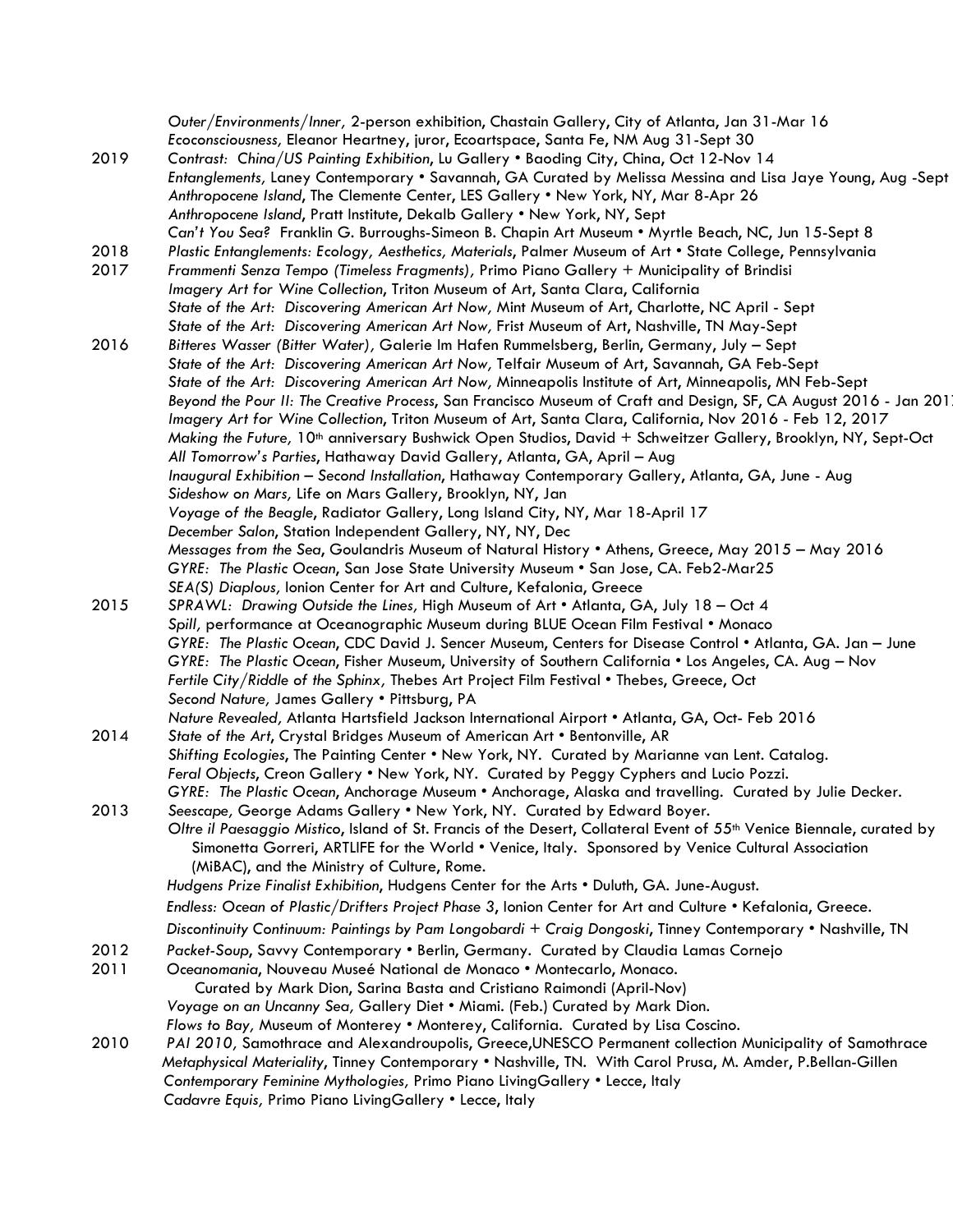- 2009 *Green Light II,* curated by Loie Lassiter, Bank of America Plaza Charlotte, NC. *Staying Alive*, Metaphor Contemporary Art • Brooklyn, NY *Slow News,* Broadthinking Curatorial, Mark's Garage Art Center • Honolulu, HI. *Found Object*, Brenau University • Gainesville, GA. With Loren Schwerd, Donna Mintz.
- 2008 *Selections from the Imagery Estate Winery Permanent Collection,* Carnegie Art Museum, Pittsburg, PA.
- 2007 POOL Art Fair/*Ocean View* at Miami Basel Art Fair, Cavalier Hotel Miami, FL.
	- POOL Art Fair/*Art Attack,* Chelsea Hotel, Chelsea Hotel NY, NY.
- 2006 *Birdspace,* Tucson Art Museum Tucson, AZ. (Jan-Mar.) Curated by David Rubin

#### **SELECTED AWARDS AND HONORS**

- 2021 Margie E. West Prize, University of Georgia, Athens. Distinguished alumni cash award + exhibition.
- 2020 Public Art Commission, large-scale permanent work '*Archaeology of Desire,'* 8 West, Atlantic Capital Properties Fiscal sponsorship: Drifters Project and Cicada Socks, annual donations for special edition socks
- 2019 Regents' Professor, Board of Regents, State of Georgia and Georgia State University
- 2017 Expedition Participant, Mission Blue Expedition to Balearic Island Hope Spot, Formentera and Mallorca, Spain
- 2016 Focus Fellowship Award, AIR Serenbe, *Co-Esistere* Fellowship, awarded to an artist whose work explores human population growth and its effect on wildlife • Serenbe, GA

 Special Honorary Mention for *Plastic Free Island*, Cinemare International Ocean Film Festival • Kiel, Germany Bronze Award, Short Films Category, Spotlight Film Awards http://www.spotlightfilmawards.com/2016awards Expedition participant + co-organizer, Debris to Dragons: Bali to Komodo, Oceanic Society Fiscal sponsorship: Drifters Project and Oceanic Society https://www.oceanicsociety.org/projects/drifters-project Artist Residency Fellowship, Ionion Center for Arts and Culture • Kefalonia, Greece Sponsorship, Dolphinity: International Symposium on Dolphin Consciousness, Dolphin Embassy, Tenerife, Canary Islands, Spanish North Africa, June

2015 Finalist, Best Short Documentary and Best Emerging Director, BLUE Ocean Film Festival and Conservation Summit, Oceanographic Museum • Monte Carlo, Monaco

 Proclamation awarded by the City of Atlanta, *Plastic Reduction Day Atlanta*, in perpetuity March 27, for organizing *The Plastic GYRE symposium: Artists, Scientists, and Activists Respond*. Sponsored by Councilman Kwanza Hall

- 2014 Distinguished University Professor, Georgia State University Atlanta, GA. Endowed title.
- 2013 The Hudgens Prize, awarded by curators Doryun Chong, M+HongKong, Toby Kamps, Menil Collection and Heather Pesanti, The Contemporary, Austin
	- GYRE Expedition participant, Anchorage Museum and Alaska Sea Life Center, participant in art-science expedition along remote Alaskan coast researching and removing ocean plastic. Sponsored by National Endowment for the Arts, Rauschenberg Foundation, National Geographic Films
	- Public Art commission, Raffles Hotel Group London, for new 5-star hotel in Istanbul, Turkey.
- 2012 Permanent installation commission, Marine Science Center, University of New England, Biddeford, ME Artist Residency Fellowship, Ionion Center for Arts and Culture • Kefalonia, Greece. Commission for sculptural installation, Atlanta Beltline, City of Atlanta Art Program • Atlanta, Georgia.
- 2011 Commission, travel and installation support, Nouveau Musee National de Monaco Montecarlo, Monaco. Artist Residency Fellowship, Ionion Center for Arts and Culture • Kefalonia, Greece. CENCIA Center for Project Grant, College of Arts and Sciences, GSU
- 2010 Coastal Hero, selected by Coastal Living Magazine, Time Magazines Inc. February, p. 43 Travel and residency fellowship for creation of work, EPOFE Concept/ UNESCO • Samothrace, Greece. Public Art Commission, Surdna Foundation, Governors School for the Arts, City of Greenville Parks Department, Reedy River • Greenville, SC.
- 2009 Artist in Residence, Bau Institute, New York/Italy . Otranto, Italy.
- 2008 Artist in Residence, NY Arts Beijing Beijing, China.

#### **PROFESSIONAL EXPERIENCE**

- 2019- Regents' Professor, Board of Regents + Georgia State University Atlanta, Georgia, 2019-present
- 1997 Distinguished University Professor, Georgia State University Atlanta, Georgia, 2014-present Professor of Art, Georgia State University • Atlanta, Georgia. 1997-present Associate Professor of Art, University of Tennessee, Knoxville. 1987-1997
- 2016 Juror, BLUE Ocean Film Festival, St. Petersburg, FL http://www.blueoceanfilmfestival.org/film-finalists-2016/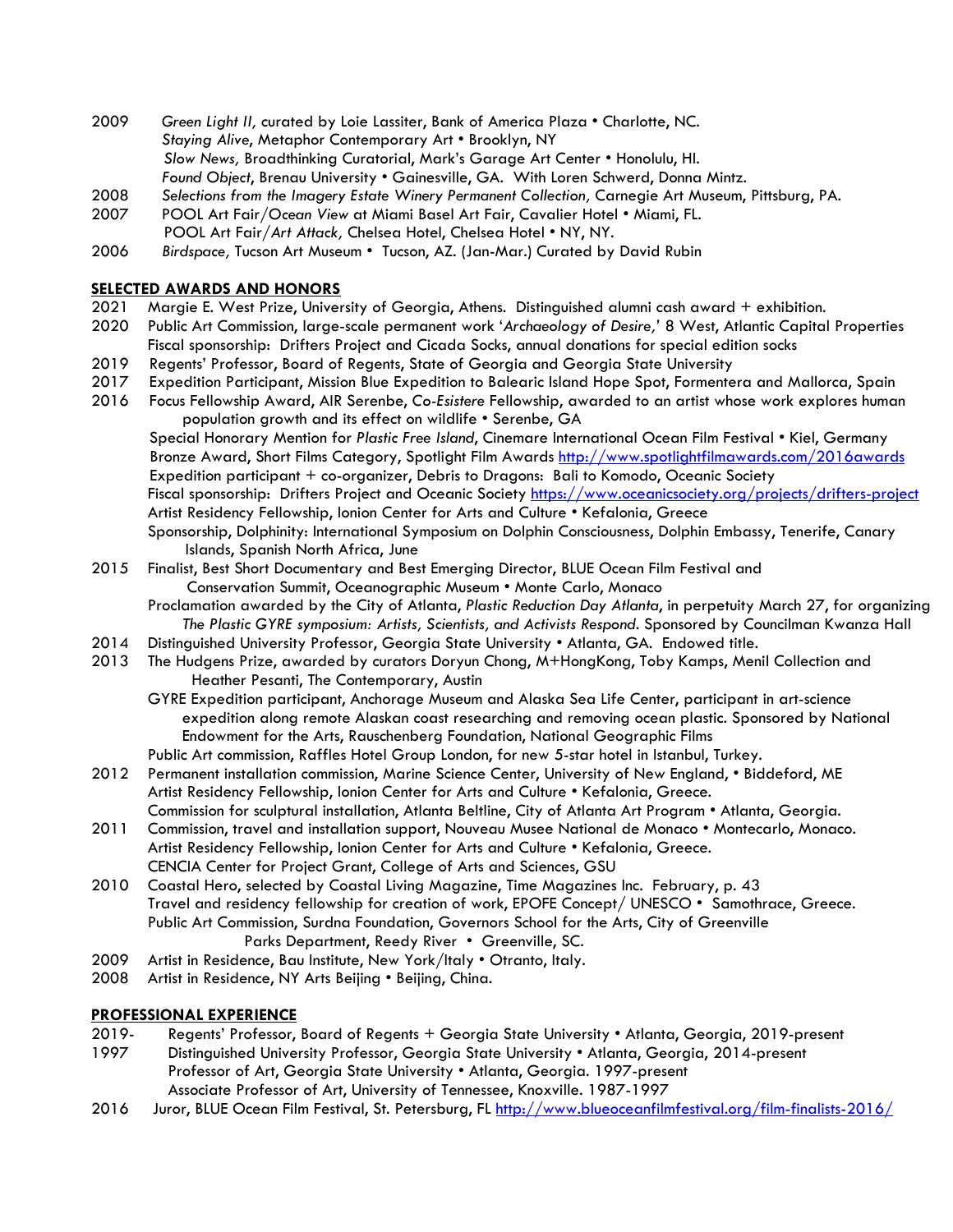## 2015 Juror, Here TO GO, Art competition co-juried with Craig Dongoski, MINT Gallery, Atlanta, GA

## **PRESENTATIONS AT PROFESSIONAL MEETINGS + GROUPS**

#### 2021

Panelist, 'Wildlife Vs. Plastics in the Gulf of Mexico', ArtisNaples- Baker Museum of Art, Naples, FL Workshop Leader, Community Day, ArtisNaples- Baker Museum of Art, Naples, FL Artist lecture, Margie E West Prize Artist Talk, Lamar Dodd School of Art, Univ of GA, Athens, GA Podcast, 'Women Mind the Water,' Museum on Main Street, Smithsonian Institution,

https://museumonmainstreet.org/content/women-mind-water-podcast-series-pam-longobardi-georgia Panelist, 'Climate Change + Sustainability' Milwaukee Institute of Art and Design, Milwaukee, WI (virtual) Panelist, Ecoartspace, 'Some Kind of Nature,' Santa Fe, NM (virtual) Visiting Artist, Ga State University and College, Milledgeville, GA (virtual)

## 2020

Visiting Artist, University of Wisconsin, Madison, WI (virtual) Tedx Greenstreet, COUNTDOWN, Los Angeles, CA (virtual) Radio Interview, Lois Reitzes 'City Lights', WABE, Atlanta, Ga Visiting Artist, University of Tennessee, Knoxville (public lecture and graduate critiques)

## 2019

Visiting Artist, School of Visual Arts, New York, NY Public Lecture, Franklin G. Burroughs Simeon B. Chapin Museum of Art, Myrtle Beach, NC Public Lecture, Momentum Gallery, Asheville, NC Workshop Leader, Water Warriors Summit, Chattahoochee River Keepers, Georgia Aquarium, Atlanta, GA

## 2017

Art in Conversation: Environment, Identity, Memory, Crystal Bridges Museum of American Art, Bentonville, Arkansas. Panel Discussion, Plastic Ocean screening, Turner Foundation and One More Generation, Atlanta, Georgia Re/ACT Arts and Environment Symposium, "Re/NEW: The Plastic Ocean," Brown University, Providence, RI Leathers Lecture, Agnes Scott College, Atlanta, GA

Gallery Talk, Hathaway Contemporary Gallery, Atlanta, GA

Featured speaker, Image Ocean Workshop, University of Ottawa, Canada

International Education Week Speaker, International Center Georgia State University

## 2016

Visiting Artist, University of Ottawa, Canada,

Visiting Artist, University of North Carolina, Asheville

Featured speaker, International Small Islands Studies Association International Conference, Lesvos Greece

AIR Serenbe Speaker Series, "Speaking of Making," Focus Fellowship Residency public lecture

Visiting Artist, University of West Georgia, Carrollton

Invited Speaker, Dolphinity World Festival, Tenerife, Canary Islands, Spain

Invited speaker, Holy Innocents Episcopal Church, Sustainability Group

Featured artist, GreenMe Film Festival Gala, large installation displayed Gala, Berlin, Germany

Invited speaker, Plastic Free Island St. John Working Group, USVI National Park, Island Green Living + Giftt School

## 2015

Exhibition opening address ceremony, Goulandris Museum of Natural History, Athens, Greece Visting Critic Lecture, Anderson Ranch, Aspen, Colorado Visiting Artist Lecture, Stetson University Hand Museum, Deland, Florida The Plastic GYRE: Artists, Scientists +Activists Respond, GSU and CDC, Atlanta, GA (Symposium Organizer Address) TEDx Georgia State, speaker, Atlanta, GA Women Who Inspire, GSU Women's Initiative speaker, Georgia State University Hilo Symposium on Marine Debris and Tsunami Driftage, Hawaii Wildlife Fund, Hilo, Hawaii Image Factory Art Foundation, Belize City, Belize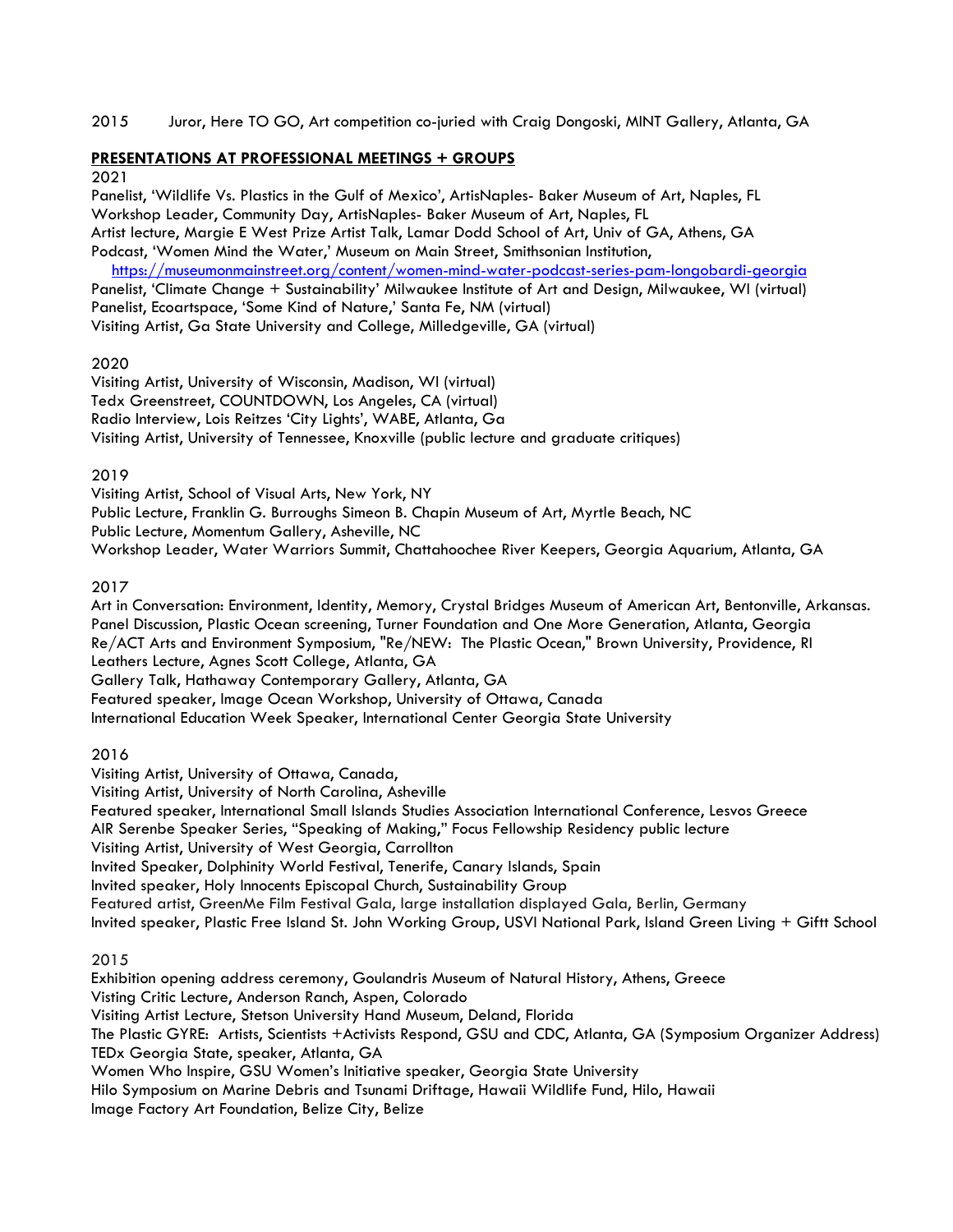## 2014

Artist Talk, "State of the Art, Crystal Bridges Museum, Bentonville, Arkansas Mitchell Speaker Series, Covenant Presbyterian Church, Atlanta, Georgia Artist talk, Fine Arts Workshop, King Plow Arts Center, Atlanta, Georgia Blue Ocean Film Festival and Conservation Summit, Panel presentation, St. Petersburg, Florida

## 2013

Keynote Speaker, Surfrider Foundation Regional Conference, Jacksonville, Florida. Artist Lecture, Hudgens Prize Finalist exhibition, Hudgens Center, Duluth, Georgia Artist talk for Gallery Exhibition, Ionion Center for Art and Culture, Kefalonia, Greece Sustainability Group, Holy Innocents Episcopal Church, Atlanta, Georgia. Visiting Artist Lecture, Blue Heron Nature Center, Atlanta, Georgia Gallery Talk, "ENDless," Sandler Hudson, Atlanta, Georgia

## **AUTHORED PUBLICATIONS – ONLINE**

| 2019 | "Coastal Georgia's New Beacon of Hope" Mission Blue, https://mission-blue.org/2019/11/coastal-georgia/   |
|------|----------------------------------------------------------------------------------------------------------|
| 2017 | "Reworlding" http://driftersproject.net/blog/2017/08/24/reworlding/                                      |
| 2016 | "Plastic Pollution Expedition to Indonesia!"                                                             |
|      | http://driftersproject.net/blog/2016/12/04/plastic-pollution-expedition-to-indonesia/                    |
|      | "Lesvos - Heartbreak and Joy in Equal Measure,"                                                          |
|      | http://driftersproject.net/blog/2016/07/08/lesvos-heartbreak-and-joy-in-equal-measure/                   |
|      | "Exhibition Continues!~ Goulandris Museum of Natural History, Athens, Greece"                            |
|      | https://driftersproject.net/exhibition-continues-goulandris-museum-of-natural-history-in-athens-greece/  |
| 2015 | "Postcard From the Brink: Belize in Crisis"                                                              |
|      | http://driftersproject.net/blog/2015/08/15/postcard-from-the-brink-belize-in-crisis/                     |
|      | "The Plastic Gyre Symposium: Artists, Scientists and Activists Respond"                                  |
|      | http://driftersproject.net/blog/2015/03/14/the-plastic-gyre-symposium-artists-scientists-and-activists-  |
|      | "Oceanic Society Artist-In-Nature Residency! - Bali to Komodo"                                           |
|      | http://driftersproject.net/blog/2015/01/05/oceanic-society-artist-in-residence/                          |
| 2014 | "The Mirror of Armila" http://driftersproject.net/blog/2014/09/28/the-mirror-of-armila/                  |
|      | "The Mirror of Armila," with Carl Safina, National Geographic Newswatch                                  |
|      | http://voices.nationalgeographic.com/2014/06/29/the-mirror-of-armila/                                    |
|      | "Meeting Aboard Greenpeace Rainbow Warrior!"                                                             |
|      | http://driftersproject.net/blog/2014/07/21/meeting-aboard-greenpeace-rainbow-warrior/                    |
|      | "Plastic Free Island Kefalonia Press + Media" http://driftersproject.net/page/2/                         |
|      | "Drifters Project Kefalonia / Plastic Free Island"                                                       |
|      | http://driftersproject.net/blog/2014/06/25/drifters-project-kefalonia-plastic-free-island/               |
|      | "Hudgens Prize Solo Exhibition" http://driftersproject.net/blog/2014/05/09/hudgens-prize-solo-exhibition |
|      | "GYRE: The Plastic Ocean Book" http://driftersproject.net/blog/2014/03/06/808/                           |
| 2013 | "Endless: New Exhibition Opening At Sandler Hudson Nov. 1st"                                             |
|      | "GYRE Exhibition Upcoming at Anchorage Museum in Alaska"                                                 |
|      | "National Geograpic Magazine and Video Feature!"                                                         |
|      | http://driftersproject.net/blog/2013/09/14/national-geographic-magazine-and-video-feature/               |
|      |                                                                                                          |

## "Winner of the Hudgens Prize!" http://driftersproject.net/blog/2013/09/14/winner-of-the-hudgens-prize/

## **AUTHORED PUBLICATIONS IN PRINT**

- 2019 "Prophetic Objects + Evidence of Crimes" photographic portfolio and cover, Five Points Journal of Literature + Art, vol.19, no.2, p. 65-75 Five Points podcast interview: https://podcasts.apple.com/us/podcast/the-five-points-podcast/id1492838947<br>2014 "Plastic as Shadow: The Toxicity of Objects in the Anthropocene." chapter Framina the
- "Plastic as Shadow: The Toxicity of Objects in the Anthropocene," chapter Framing the Ocean, 1700 to Present: Envisioning the Sea As Social Space, Ashgate Publishing, Ltd.UK, pp. 181-191
	- "Wilderness and Invasion: Plastic Place-markers of the Anthropocene," chapter in GYRE: The Plastic Ocean, Booth Clibborn Editions, UK and Anchorage Museum, pp. 102-3, 109, 172-183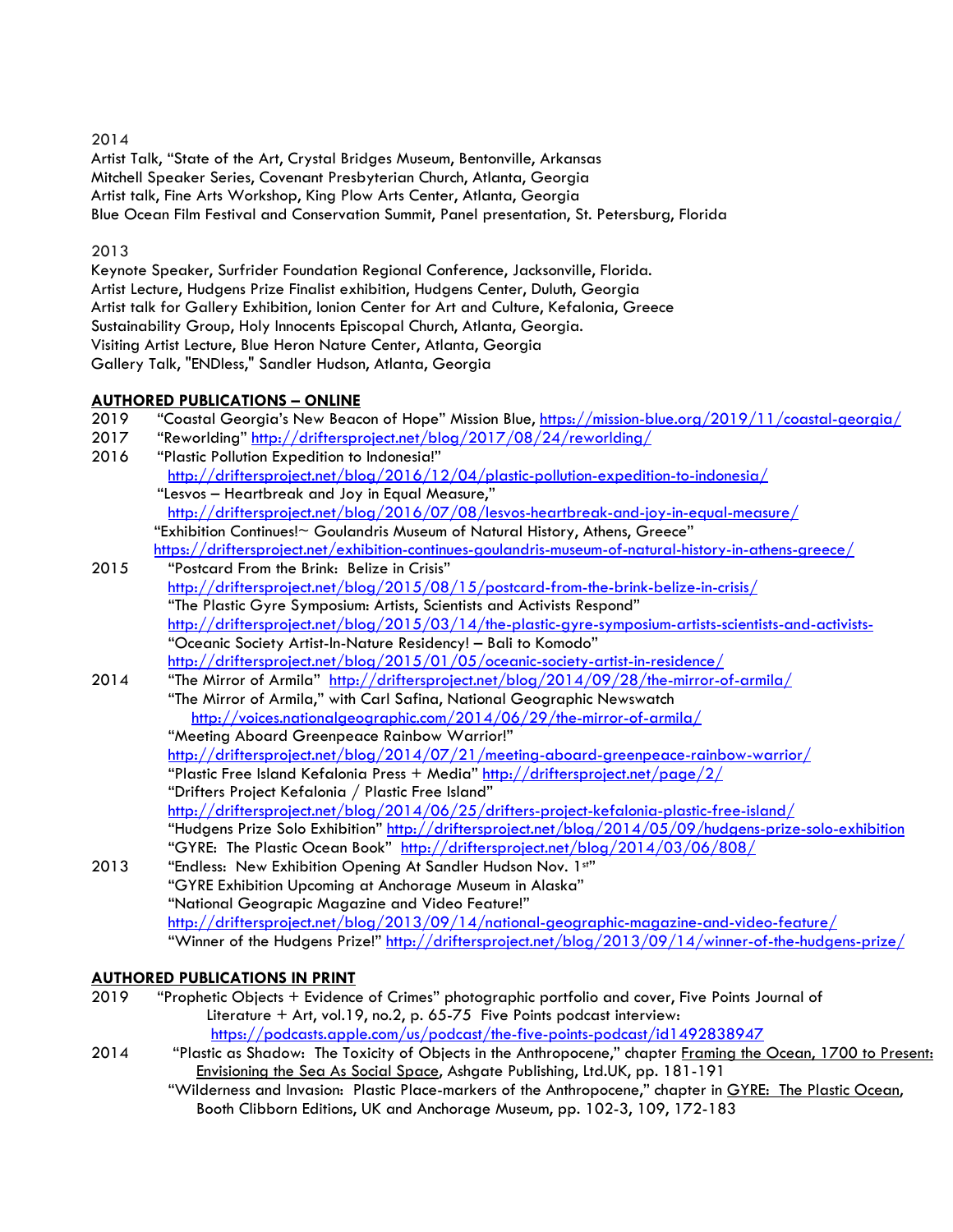2010 Drifters: Plastics Pollution, Personhood, with essays by R. Broglio, P. Longobardi, D. Sacquenga, Carl Safina. Published by Edizione Charta, (Milan, NY) 96 pp., 64 color illustrations.

#### **FILM/ TELEVISION/ RADIO/ PODCAST APPEARANCES**

- 2022 Arts Edition with John Davis, radio interview, WGCU 90.1 news.wgcu.org/show/gulf-coast-life-art, Jan 27
- 2021 The Morning Show, ABC News Guest, ABC News-7, Fort Meyers, FL
- CBS 58, Michael Schlensinger +Nirmal Raja discuss New MIAD exhibit, www.cbs58.com/news/new-miad-exhibit
- 2019 "Straws" film screening and discussion, Sea Walls Summit, St. Croix, USVI
- 2017 "Straws," featured artist in documentary film produced by Linda Booker, http://www.strawsfilm.com/ Barcelona International Film Festival, Carmel International Film Festival, Borneo Eco Film, Santa Cruz Film Festival, KualaLumpur Eco Film Festival, Cucalorus Film Festival, Newport Beach Film Festival
- 2016 "Sam Champion's 23point5", guest on Weather Channel Sam Champion's 2016 season opener, multiple screenings https://twitter.com/23pt5/status/773189269888311296
	- "EcoSense for Living," featured in episode 'Ocean Health', screened nationwide on PBS, produced by Picture Window Media + Mary Grace Higgs https://tv.azpm.org/schedules/episode/147758/

http://kqedstore.org/tv/schedules/daily/life.jsp?format=long&ymd=2016-04-23 https://www.fan.tv/shows/323380-ecosense-for-living

- "Straws," featured artist in documentary film produced by Linda Booker, http://www.strawsfilm.com/ Preview screening, "More Clay Less Plastic" event, Venice Italy, Dec 19
- "Jeff Bridges: Open Your Eyes", featured project in Plastic Pollution Coalition video, viewed over 13 million times, http://www.plasticpollutioncoalition.org/pft/2016/3/9/jeff-bridges

#### **SELECTED BIBLIOGRAPHY OF REVIEWS AND CITATIONS**

2021 Carpentieri, Toti, Antropologia dell'ecovisione, Vivi La Citta, Il Gazetta Del Mezzogiorno, Lecce, Italy, XI Gruposinestetico, Worldview: Feb 18, grupposinestetico.it/news/137-worldview-antropologia-dell-eco-visione Art Daily, December, article and header, artdaily.cc/news/142211/Pam-Longobardi-Ocean-GleaningDec 20 Susan Hoffman Fishman, *Artists + Climate Change, artistsandclimatechange.com/2021/09/27/fire-and-ice* Sep27 Stuhmer, Marcelino, "Borderline Conversations," reimaginingtheglobalvillage.cargo.site/Essay, Feb 20 Heithaus, Harriet, Naples News, naplesnews.com/story/news/local/2021/09/18/clam-pass, Sep18 Schall, Rachel Hausman, Art Dose magazine, artdosemagazine.com/2021/12/01/review, Dec 1 Deutsch, Owen, Georgia Audubon website, www.georgiaaudubon.org/three-billion-art-exhibit.html O'Neill, Gail, "Three Billion uses art to recall and warn…" ArtsATL, Feb 3 artsatl.org/hudgens-three-billion-uses-art-to-recall-and-warn-us-of-lost-endangered-birds/ Kueppers, Courtney, Atlanta Audubon Society to Host Art Exhibit, AJC, Mar 5, ajc.com/lifestyles/atlanta-audubon-

Adams, Laura, Three Billion at the Hudgens, brickworksgallery.com/show/brickworks-gallery-three-billion 2020 DiGusta, Linda, *Flowing Force of Nature*, ART511 Magazine, Jan 26, art511mag.com/2020/01/26/inspiration Giddens, Elizabeth,*Water Ways/Wars:In Conversation with Pam Longobardi*, BURNAWAY Reader, p. 71-75

- Griffin, Nitzanah, *In Dialog with Pam Longobardi*, The Art Section, Dec, www.theartsection.com/pam-longobardi Collins, Lewis, *One Earth,* Cell Press, Cambridge, MA, cover reproduction and 2-page article Evans, Summer, *Atlanta Artists Explore Broader Issues*, WABE, www.wabe.org/atlanta-artists-pam-longobardi Feroleto, Mia, *Valentine*, New Observations, Guest Editor Peggy Cypers, vol 134, p.25
- 2019 Keck, Terra, *Harbingers and Oracles*, ART511, Oct 8, art511mag.com/2019/10/08/harbingers-and-oracles Higgins, Sarah, *Chattahoochee Explorers Club: A Conversation with Mark Dion, Pam Longobardi, Mike McFalls,* Art Papers, vol.43 no.1, Spring/Summer, p 34-40. https://www.artpapers.org/chattahoochee-explorers-club/ Hayden, Molly, The Art Scene: *Entanglements highlights relationships*, Savannah Morning News, Sept 14, www.dosavannah.com/entertainmentlife/20190914/art-scene-entanglements-highlights-relationship Flora, Rachel, *Considering Our Connectivity,* ConnectSavannah, Aug 28, connectsavannah.com/savannah/Article Malamud, Randy, *Commentary,* Five Points Journal of Literature + Art, vol.19, no.2, p. 73-4 Burnaway, *Close Look: 'Entanglements' at Laney*, Sept 1 https://burnawaorg/entanglements-at-laney/ Dixon, Carola, *Pam Longobardi,* Oceanic Global, https://oceanic.global/pam-longobardi/
- 2018 Steverson, Chelsea, *Pam Longobardi Discusses Marine Biology and Being Brave*, C4Atlanta, Mar 8 https://c4atlanta.org/2018/03/leading-lady-pam-longobardi/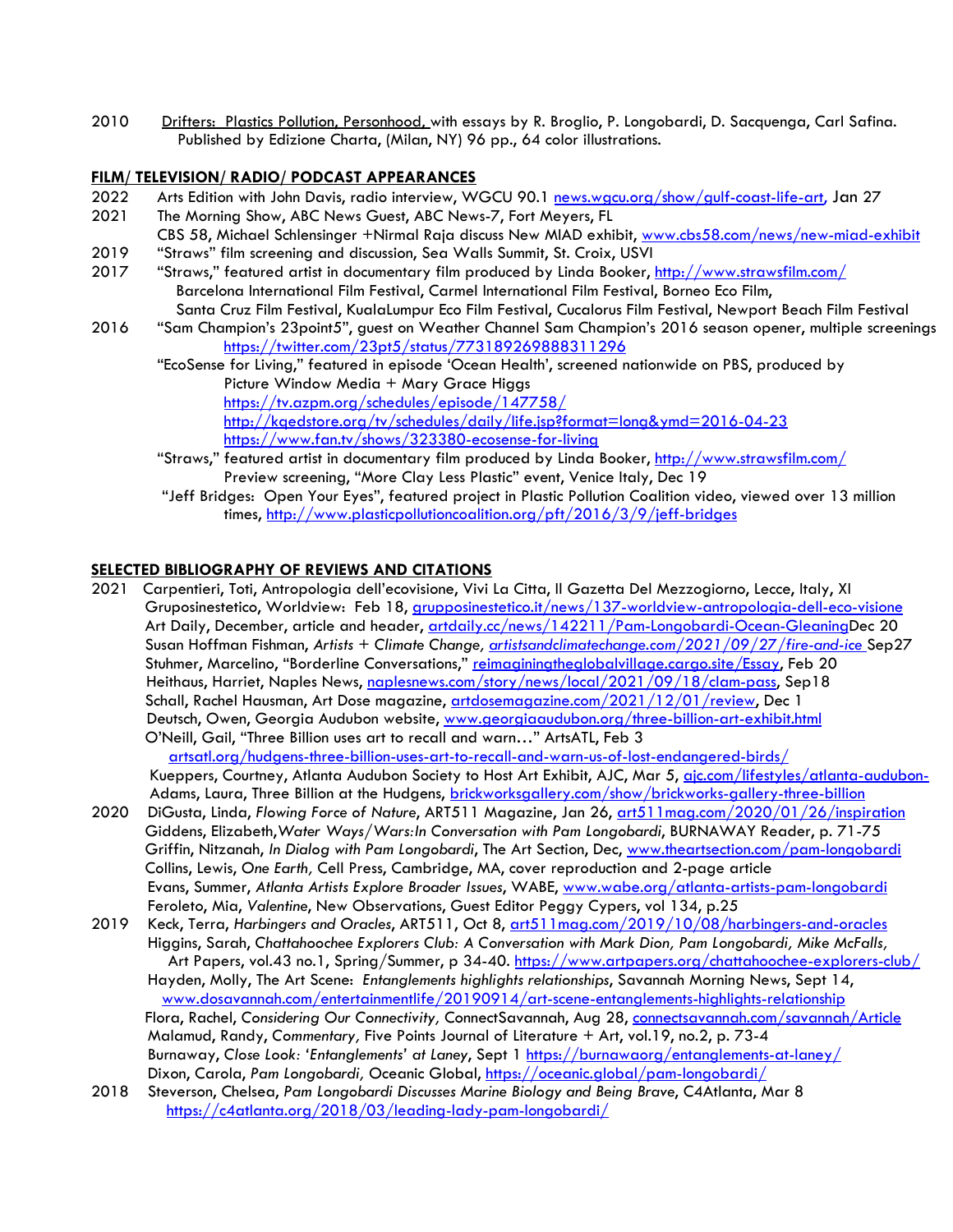Photo+sphere, *Pam Longobardi Momentum,* https://www.photoplusavl.com/drifters-project

2017 Weekend Arts, New York Times, "Christo + Jeanne-Claude's video in exhibition *Timeless Fragments* in Italy," Fine Arts and Leisure Section, December 15

 Bell, Ellen, *"A Culture Defined by What It Discards: Art for the Anthropocene,"* PLANET MagazineUK, n.26, May Redazione, Brindisi Report, "Frannenti Senza Tempo": a Brindisi l'identita si fa arte contemporanea", Dec 8 Cultura e Spettacoli, Quotidiano Puglia, "Da Venezia in Puglia", December 5

 Arte Contemporanea, Agenda Brindisi, "Quei 'Frammenti Senza Tempo' ", December 15 La Gazzetta del Mezzogiorno, "ce n'e per tutti I gusti in Brindisi a Natale Edizione 2017, Nov 23 Pezzuto, Lucia, Nuovo Quotidiano di Puglia, "Spettacoli e luminarie ma solo…" November 23 Sirlin, Deana, *Year in Review: Art Becomes More Political and Reflective…",* ArtsATL*,* December 27 Turner-Seydel, Laura, "*Breaking Free From Plastics Through Art",* Huffington Post, October 12 McClatchy, Jennifer, *"Art as a Force of Change: Creative Responses to Marine Debris,"* Sustainable Oceans

 Conference, Dalhousie University, Halifax, Nova Scotia, Canada Mattison, Courtney, *"Turning the Tide on Plastics in the Mediterranean,"* Mission Blue website, September 11,

 https://mission-blue.org/2017/09/turning-the-tide-on-plastics-in-the-mediterranean/ Kuntz, Jac, *"Scraps of Hope,"* GSU Magazine, June 20, http://news.gsu.edu/2017/06/20/hope-from-discarded Jeffery, Celina, "*Reworlding,"* critical essay for exhibition catalog REWORLDING, Hathaway Gallery publ., July

 ARTWIRE, Art Fix Daily, *" Art Market San Francisco Returns with Large-Scale Installations,"* April 17 http://www.artfixdaily.com/artwire/release/5270-art-market-san-francisco-returns

 Cash, Stephanie, "Bags Made of Discarded Life Vests to Support Refugees in Lesvos, Burnaway, April 10 https://burnaway.org/bags-made-discarded-life-vests-support-syrian-refugees-lesvos/ Plastic Free Times, "12 Inspiring Works on Plastic Pollution," May 2,

 www.plasticpollutioncoalition.org/pft/2017/5/2/10-inspiring-works-of-art-about-plastic-pollution Turner-Seydel, Laura, "*Breaking Free From Plastics Through Art",* Southern Seasons magazine, Fall, p. 37-38 https://issuu.com/southernseasons/docs/southernseasonsfall17/38

- Tauches, Karen, *Messages From the Ocean: An Interview with Pam Longobardi*, Pelican Bomb, Jan 11 http://pelicanbomb.com/art-review/2017/messages-from-the-ocean
- 2016 Wagner-Lawler, Jennifer, "Regarding Intimacy, Regard, a Transformative Feminist Practice in the Art of Pamela Longobardi," Feminist Studies, No. 42.3, p 649-688, 16 pg. color spread insert + full color cover image. http://www.feministstudies.org/issues/vol-40-49/42-3.html

Jeffery, Celina, "Pam Longobardi: The Ocean Gleaner," DRAIN feature artist, <u>drainmag.com/pam-longobardi</u> Alaimo, Stacy, <u>Exposed: Environmental Politics and Pleasures in Post-Human Times</u>, Univ of Minnesota Press, p. 138-140,188, Figure 8

 Butler, Jared, "Hathaway Contemporary Sets the Bar High," Burnaway, Jul 27, http://burnaway.org/feature/hathaway-contemporary-sets-the-bar-high/

Relyea, Laura, "Hathaway David to Open on the Westside," ArtsATL, Jan 4, www.artsatl.com/hathaway-david Kontra, Ally, "From Trash to Treasure: Plastic Pollution in the Pacific," Feb 19, www.reefnation.com/from-trash

Borek, Barbara, "Wasser-Kulturen. Die Austellung Bitteres Wasser,"Art in Berlin, Jul 14,

http://www.art-in-berlin.de/incbmeld.php?id=3985

Simons, Tad, LostWknd x Minneapolis Institute of Art, http://lostwknd.com/mia-state-of-the-art/

 Bellows, Layla, "Plastic Reduction Atlanta Took On the Plastic Straw," Atlanta Magazine, August www.atlantamagazine.com/list/7-ways-atlantans-saving-planet/plastic-reduction-atlanta-plastic-straw/

- Vega, Muriel, "Hathaway David Contemporary Opens with Inaugural Exhibition, Creative Loafing, April 26 www.clatl.com/news/article/13087137/hathaway-david-contemporary-opens-with-inaugural-exhibition
- Feaster, Felicia, "Group Show at new gallery Abounds with Interesting Work," Atlanta Journal-Constitution, May16 www.myajc.com/entertainment/arts--theater/art-review-group-show-new-gallery

Childress, Courtney, "Sideshow on Mars," Jan 8, http://lifeonmarsgallery.com/sideshow-on-mars/

Webb, Victoria, "Hathaway David Contemporary in Atlanta," Furious Dreams,

www.furiousdreams.com/blog/?p=14298

- Ragan, Sheila, "State of the Art is an Unstuffy Contemporary Art Show for All, City Pages, Minneapolis, Feb 19 www.citypages.com/arts/mias-state-of-the-art-is-an-unstuffy-contemporary-art-show-for-all-8058729
- Sentman, Wayne, "Dragons to Debris: An Oceanic Society Expedition to Komodo," www.oceanicsociety.org/blog/1834/dragons-to-debris-an-oceanic-society-expedition-to-komodo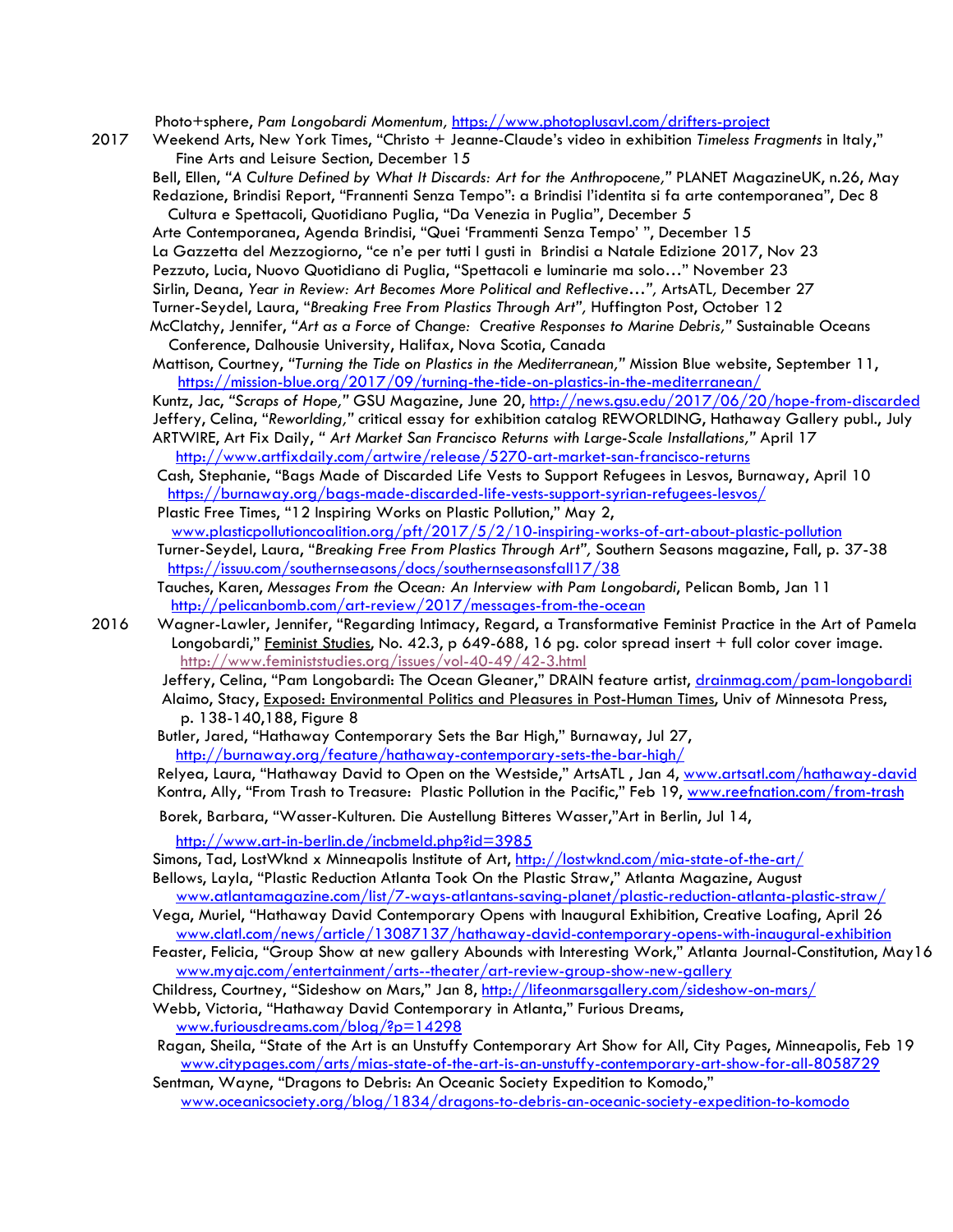|      | Adell, Sophie, Interview, GreenMe Film Festival, Berlin, Germany, Feb                                             |
|------|-------------------------------------------------------------------------------------------------------------------|
|      | www.youtube.com/watch?v=OM7Co0_2BSw                                                                               |
|      | DiFrisco, Emily, "From Bali to Komodo: Documenting Plastic Pollution", Plastic Free Times,                        |
|      | www.plasticpollutioncoalition.org/pft/2016/11/2/from-bali-to-komodo                                               |
|      | Speaking of Making: Pam Longobardi http://events.accessatlanta.com/event/speaking-of-making                       |
|      | Feaster, Felicia, Atlanta Magazine, "Atlanta Loves Art Festivals But", Apr 9                                      |
|      |                                                                                                                   |
|      | www.atlantamagazine.com/news-culture-articles/atlanta-loves                                                       |
|      | Jeffery, Celina, "Artists Curate the Expedition," The Artist As Curator, Intellect Books, Univ of Chicago, p.181  |
| 2015 | Valentine, Ben, 'One Artist's Quest to Turn Beach Plastic Into Art', HYPERALLERGIC, Aug 26                        |
|      | hyperallergic.com/231979/one-artists-quest-to-turn-beach-plastic-into-art/, viral over 10K shares                 |
|      | Hansel, Sally, 'Terrible Beauty: A Conversation with Pam Longobardi,' feature, Sculpture Magazine, April          |
|      | Grout, Pam, "A Relational Existence: Art as Powerful Voice to Spark Social Change," ArtDesk,#5, Fall/Win, p18     |
|      | Breedlove, Byron, Emerging Infectious Diseases journal, Centers for Disease Control, Vol. 21, No. 4, April, essay |
|      | Cover, reproduction of "Ghosts of Consumption" wwwnc.cdc.gov/eid/article/21/4/ac-2104 article                     |
|      | Eaton. Natasha, <i>International Journal of Maritime History</i> , Book Review, 'Framing the Ocean' p. 587-90     |
|      | www.academia.edu/5642293/Framing the Ocean Present Envisaging the Sea as Social Space                             |
|      | Baker, Shanna, Hakai Magazine, "New Wave Art," April 22, www.hakaimagazine.com/article/new-wave-art               |
|      | Shaw, Kurt, "Art Review: Second Nature at James Gallery," Pittsburg Tribune, Oct 7                                |
|      | Meier, Allison, "Artists Confront the Plastic Pollution of Our Ocean," HYPERALLERGIC, Sept 1,                     |
|      | hyperallergic.com/230552/from-beach-sandals-to-ghost-nets-artists-confront-the-plastic-                           |
|      | Sehayek, Marnie, "GYRE: The Plastic Ocean Trashes LA," The Culture Trip, Aug 15                                   |
|      | theculturetrip.com/north-america/usa/california/articles/gyre-the-plastic-ocean-trashes-la/                       |
|      | Hiskey, Michelle, "GSU art professor helps resculpt Alaska ocean plastic for CDC Museum show,                     |
|      | Saporta Report, May 19, saportareport.com/longobardi-plastic-ocean-cdc/                                           |
|      | Alexander, Andrew, "High Museum Embraces Sprawl," Burnaway, Sept 1,                                               |
|      | <u>burnaway.org/review/the-high-museum-embraces-sprawl/</u>                                                       |
|      | Fallon, Claire, "Stunning Exhibition Captures the World of Plastic Trash," Huffington Post, Sept 14               |
|      |                                                                                                                   |
|      | www.huffingtonpost.com/entry/plastic-garbage-ocean-art 55f2fa28e4b063ecbfa40ece                                   |
|      | Caldwell, Ellen C., "Artists Respond to Plastic Pollution," JStor Daily, April 2                                  |
|      | daily.jstor.org/artists-response-to-plastic-ocean-pollution/                                                      |
|      | Roshanian, Arya, "New Fisher Exhibit Highlights Environmental Issues," Daily Trojan, Sept 2                       |
|      | Person, Iman, Pam Longobardi: May Artist Spotlight, City of Atlanta Office of Cultural Affairs,                   |
|      | www.ocaatlanta.com/may-artist-spotlight-pam-longobardi/                                                           |
|      | Spiritual Revolution Yoga, "How a Yoga Mat Inspires a Revolution,"                                                |
|      | www.spiritualrevolutionyoga.com/blog/tag/oceanic-society/                                                         |
| 2014 | Cash, Stephanie, "Pam Longobardi", review, Art in America, February 14, print and online                          |
|      | www.artinamericamagazine.com/reviews/pam-longobardi/                                                              |
|      | Plagens, Peter, "The State of 'State of the Art," Wall Street Journal, p. D5, Sept 18, print and online           |
|      | www.wsj.com/articles/exhibition-review-state-of-the-art-discovering-american-art-now-1410997018                   |
|      | Guadagnino, Kate, "American Beauty," VOGUE magazine, June, p. 49                                                  |
|      | Harpaz, Beth, "New Phase for Crystal Bridges: Contemporary Art," Memphis Commercial Appeal, Oct 12, p. 3B         |
|      | Dobrinsky, Judith B. "Crystal Bridges Museum and the Art Market," Art Antiques Design, Sept. 22                   |
|      | www.art-antiques-design.com/featureDetails.cfm?featureID=914                                                      |
|      | Caldwell, Ellen C., "Artists Respond to Plastic Pollution," JStor Daily, April 2                                  |
|      | daily.jstor.org/artists-response-to-plastic-ocean-pollution/                                                      |
|      | Harpaz, Beth, "Contemporary Art New Phase for Crystal Bridges," Philadelphia Tribune, Oct 10                      |
|      | www.phillytrib.com/lifestyle/article_fc34a70b-6ed4-5b22-90dc-6f4c91ef65b7.html?mode=story                         |
|      | Rich, Leisa, Longobardi's Collaboration with the Sea," ArtsATL, April 24                                          |
|      | www.artsatl.com/2014/04/review-pam-longobardi-lost-found/                                                         |
| 2013 | Zackowitz, Margaret G., National Geographic Magazine, NEXT, Sept, p. 26                                           |
|      | www.slideshare.net/jimripall1/national-geographic-interactive-september-2013                                      |
|      | Kelly, JJ and Josh Thomas, "GYRE: Creating Art from a Plastic Ocean," National Geographic films, 20:14 mins,      |
|      | video.nationalgeographic.com/video/141204-gyre-video-complete                                                     |
|      | Hough, Jessica, "Portrait in Plastic: Art and Activism Meet in Pam Longobardi's Found Object Installations,"      |
|      |                                                                                                                   |
|      |                                                                                                                   |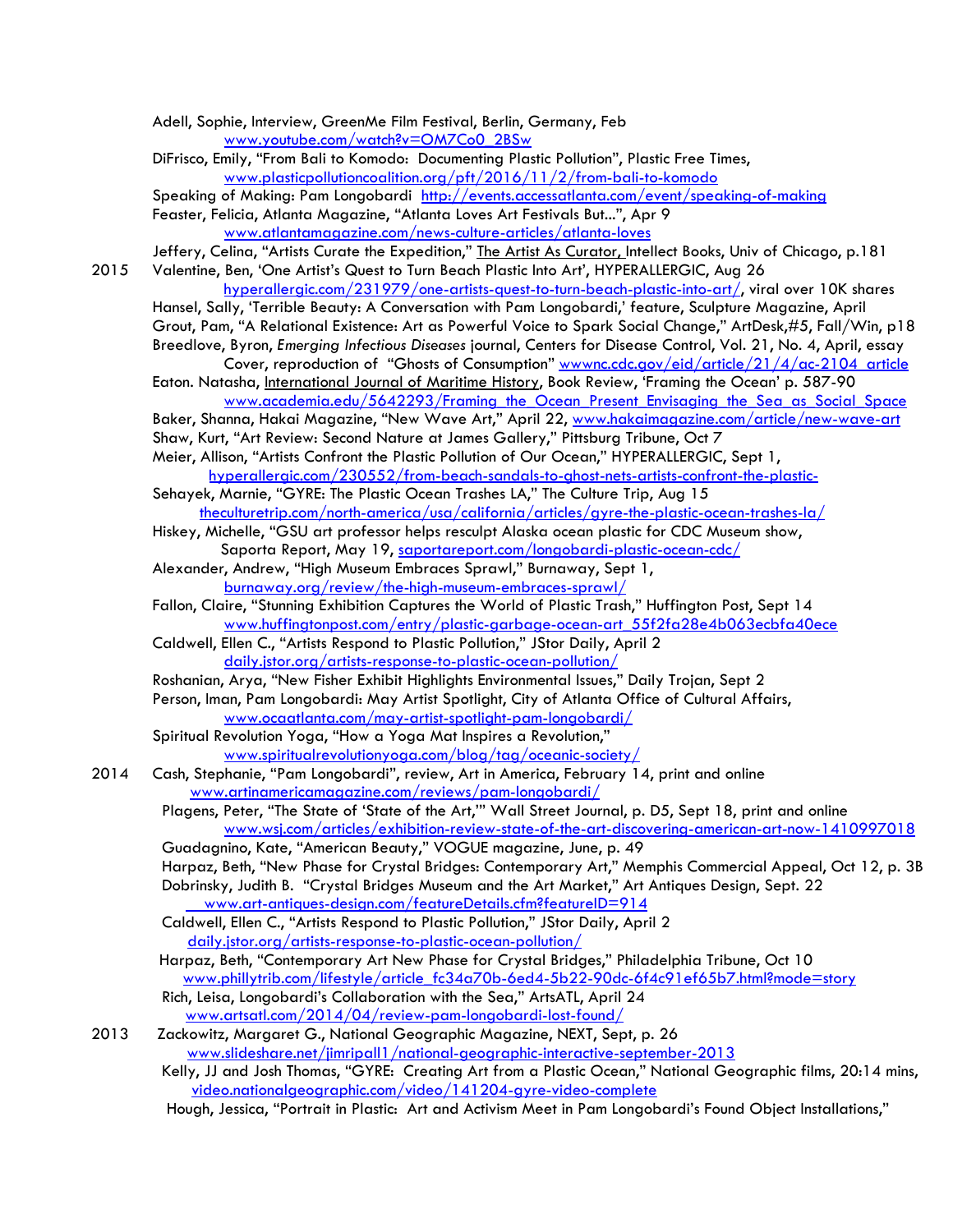EIDE magazine, article in print and online, Winter, p. 39-41issuu.com/eidemagazine/docs/thesavantissue Hoffman, Jascha,

"Scientists' Anxieties and Sonic Wonders," New York Times, Jan 27, www.nytimes.com/2014/01/28/science Moss, Laura, "Plastic-collecting artist wins prestigious \$50K prize, Mother Nature Network,

www.mnn.com/lifestyle/arts-culture/stories/plastic-collecting-artist-wins-prestigious-50000-prize Mullins, Catherine, "Using Beauty as a Weapon," NPR/WABE 90.3 radio interview and website feature wabe.org/post/using-beauty-weapon-atlanta-artist-wins-50000-hudgens-prize

2012 Terry, Beth, Plastic Free, published by Skyhorse Publishing, NY, p. 131-2.

 Susik, Abigail, "Convergence Zone: the Aesthetics and Politics of the Ocean in Contemporary Art," feature essay, DRAIN magazine, SUPERNATURE, no. 15. drainmag.com/convergence-zone

 Howe, Kevin, "Artists Speak Out at Blue Ocean Film Festival's Finale," Monterey Herald, Sep 30 www.montereyherald.com/local/ci\_21670608/

Skinner, Kelly, "Into the Deep, " The Atlantan /Modern Luxury, May/June, page 78

Smith, Clinton, "Inspiring Spaces," Atlanta Homes and Lifestyles, June, pages 50-51

2011 Dion, Mark, Sarina Basta, et al., Oceanomania, 2011, published by MACK Books, UK,

pp. 16, 112-3, 132, 150, 172.http://www.mackbooks.co.uk/books/9-Oceanomania.html Moore, Capt. Charles, Plastic Ocean, 2011, Avery/Penguin books, p. 31

 Hollingsworth, Annie, "Voyage on Uncanny Seas," Art Papers, rev., May/June, p.49 gallerydiet.com/2011/05/Voyage\_artpapers\_press.pdf

 Wolf, Alana, "ARTSpeak: Pam Longobardi's Drifters Project," radio interview broadcast AM 1690, Voice of The Arts, Atlanta, May 3. http://www.burnaway.org/2011/05/artspeak-pam-longobardis-drifters-project/

 Lee, Peter, radio interview broadcast on Greek station Cosmos 96.5, and simulcast on British radio, Jul 27. www.mediafire.com/?goqiu6muo7n6l1g

Keane, Ryan, Prolific magazine feature profile, www.prolificmagazine.com/?p=496

 Godson, Rebecca, "Fragile Beauty: Pam Longobardi's Ocean Conservation Art," feature article, DRIFT, driftsurfing.com/features/2010/fragile\_beauty/cover

 Reedman, Bridget, "Environmental News: Drifters," feature article, Coastalwatch Australia, May 3. www.coastalwatch.com/news/article.aspx?articleId=8896&cateId=3&title=Drifters

 Eco-Heroes, Coastal Living Magazine, www.coastalliving.com/lifestyle/the-environment/coastal-heros-eco 2010 Latta, Sarah "Coastal Hero," Coastal Living magazine, February, p. 34.

 Pizzarelli, Marina, "Cadavre Exquis," SEGNO, Rome, Italy, rev., ill., June-July, p. 79. Dunham, Mike, "Marine pollution, art solution," Anchorage Daily News, June 13, p. E1-E-8. Hansell, Sally, "Artist Activists," FiberARTS, Summer, article, illustrated, p. 52-55, *Drifters* book review, p. 60. Lundberg, Tom, "Drifters" book review, FiberArts magazine, article,ill., p 60. Feaster, Felicia, "Green Party: Trash Talk," The Atlantan, (Modern Luxury), May/June, p.36 Sirlin, Deanna, "JB and Pam Longobardi display their fixations…" Creative Loafing, June 14, p. 29. Masterson, Miles, "Fake Plastic Sea," HUCK Magazine, UK, vol. 4, issue 21, June/July, p. 80-86 http://issuu.com/huckmagazine/docs/huck21

 Hansell, Sally, "Longobardi's *Material Drift* Glimpses Self in Ocean Debris," BURNAWAY, June 11. http://www.burnaway.org/2010/06/longobardis-material-drift-glimpses-the-self-in-ocean-debris/ Moritz, Lenore, "Pam Longobardi," artist profile and interview, MomCulture blog,

http://momcultureonline.com/2010/02/12/pam-longobardi-artist/

 Walden, Deborah, "Hidden Worlds," Nashville Arts Magazine, review, ill. p. 36-41 Mazzerella, Ed, "Making Waves," Surfrider National magazine, vol. 26, no 4, Aug, p. 10.

2009 Zevitas, Stephen T., ed., *New American Painting*, no.82, Open Studios Press, Boston, MA, ill. p. 90-93.

Petito, Riccardo, "Un Naufragio Navale," il Gazzettino, Venice, Sept 29, p. 19.

VeneziaNews magazine, "Panthalassa Installazione ambientale, Arti Visive 2009," VENEWS, Oct, p 138-09.

La Nuova di Venezia, "Naufragio di plastica in Calle dei Miracoli," 23 Sept. p. 37

Kaufman, Leslie, "Clearing the Coast," essay in catalog, Panthalassa exhibition.

 Sacquegna, "Tra Memoria del Passato E Cronaca del Presente," essay in catalog, Panthalassa exhibition. Rosoff, Libby "Generation Gap in New Jersey," The Artblog, Philadelphia,

http://theartblog.org/2009/04/generation-gap-in-jersey/

2008 Patterson, Tom, "Ocean Debris as Subject and Material," Winston-Salem Journal, Oct 17. WABE NPR, audiocast, www.publicbroadcasting.net/wabe/.jukebox?action=viewMedia&mediaId=715284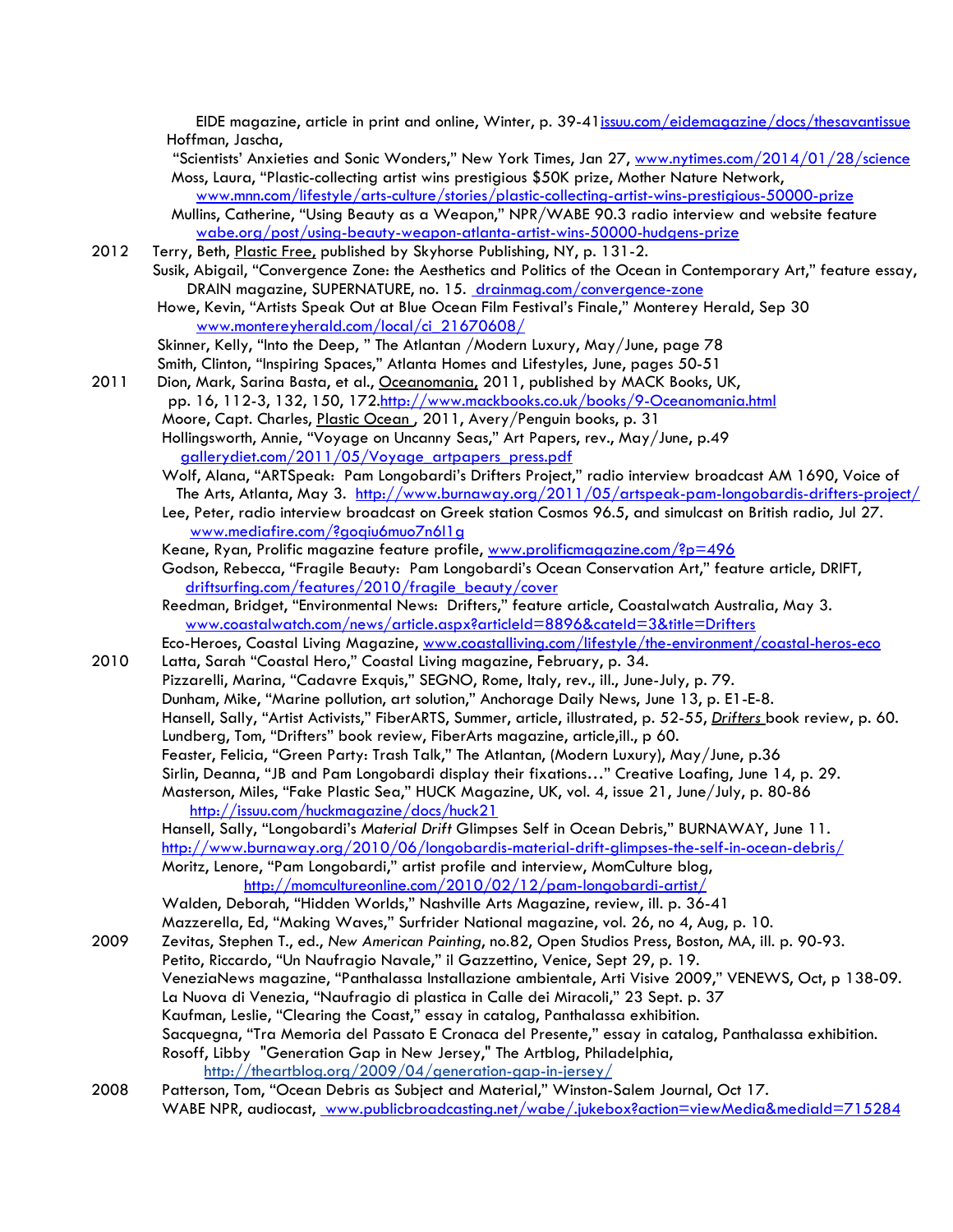PBA.org Programming, citation on website, http://www.pba.org/programming/programs/newgenre/2152/ Engineers and Architects of Hawaii, lecture audio on website, http://eahawaii.googlepages.com/newsletters Design Public, citation on weblog, http://blog.designpublic.com/2008/09/02/more-bottle-recycling-ideas/ Moriarity, Jim, OceansWavesBeaches, citation on blog,

http://oceanswavesbeaches.blogspot.com/2008/03/pam-longobardi-at-first-art-imitates.html Blue Ocean Institute, citation on website, http://www.blueocean.org/programs/art-poetry/art-view?id=2 NY ARTS Beijing, www.nyartsbeijing.cn/pfwebplus/ArtistResidency/RESIDENCE/lipDetailShow.aspx?Id=34

2007 Fox, Catherine, "Terrible Beauty," Back Story review, ill., Atlanta Journal-Constitution, Feb 4, p. 12. Keene, Jarret, "Plastic is Forever," review, ill., Las Vegas City Life, Nov 22, p. 43. Morse, Marcia, "Nature vs. Structure," review, ill., Honolulu Weekly 'Hot Picks', Sept 5. Haute Nature, work cited, hautenature.blogspot.com/2007/12/drifters-salvaged-sea-net-art-by-pam.html Moore, Alan W., "Basel Pesto," work cited, http://post.thing.net/node/1847 Brooklyn Museum Feminist Website, "End of Summer Picks," and "Picks of the Week," www.brooklynmuseum.org/community/blogosphere/feministbloggers/2007/08/ Absolute Arts, Indepth Arts News, "Broadthinking" www.absolutearts.com/artsnews/2007/0806/34616.html

## **FILM SCREENINGS**

| 2019 | "Plastic Free Island"                                                                                     |
|------|-----------------------------------------------------------------------------------------------------------|
|      | Laney Contemporary Gallery, Savannah, GA                                                                  |
|      | "Giant Sea Cave Excavation"                                                                               |
|      | Telfair Museum Jepson Center, Savannah, GA                                                                |
| 2016 | "Plastic Free Island"                                                                                     |
|      | GreenMe International Conservation Film Festival, Berlin, Germany                                         |
|      | Cinemare International Ocean Film Festival, Kiel, Germany                                                 |
|      | ISISA International Small Island Studies Association Conference, University of the Aegean, Lesvos, Greece |
|      | Spotlight Film Awards, Short Films Category, Bronze Award                                                 |
|      | Plastic Reduction Atlanta Day, Landmark Theater Midtown, Atlanta                                          |
|      | "Kako Lagadi: Evil Gorge"                                                                                 |
|      | Bitteres Wasser, Galerie Im Hafen Rummelsberg, Berlin, Germany                                            |
| 2015 | "Plastic Free Island"                                                                                     |
|      | BLUE Ocean Film Festival + Conservation Summit, Oceanographic Museum, Monaco (premier)                    |
|      | Thebes Art Project Film Festival, Thebes, Greece                                                          |
|      | Anderson Ranch, Snowmass Village, Aspen, Colorado                                                         |
|      | Stetson University Hand Art Center, Deland, Florida                                                       |
|      | Blue Heron Nature Center, Atlanta, Georgia                                                                |
|      | Ionion Center for Arts + Culture, Kefalonia, Greece                                                       |
|      | Goulandris Museum of Natural History, Athens, Greece                                                      |
|      | Image Factory Art Foundation, Belize City, Belize                                                         |
|      | Oceanic Society Research Station, Blackbird Caye, Belize                                                  |
|      | Bondi Bistro, Caye Caulker, Belize                                                                        |
| 2015 | "GYRE: Creating Art from a Plastic Ocean" (featured personality in National Geographic film)              |
|      | San Francisco International Ocean Film Festival, Fort Mason Cowell Theater, San Francisco, CA             |
|      | CDC David J Sencer Museum, Centers for Disease Control, Atlanta, GA                                       |
|      | USC Fisher Museum, Los Angeles, California                                                                |
|      | Anderson Ranch, Snowmass Village, Aspen, Colorado                                                         |
|      | Stetson University Hand Art Center, Deland, Florida                                                       |
|      | Ionion Center for Arts + Culture, Kefalonia, Greece                                                       |
|      | Image Factory Art Foundation, Belize City, Belize                                                         |
|      | Oceanic Society Research Station, Blackbird Caye, Belize                                                  |
|      | Bondi Bistro, Caye Caulker, Belize                                                                        |
| 2014 | "Plastic Free Island Action"                                                                              |
|      | Argostoli Town Square, Argostoli, Kefalonia, Greece                                                       |
| 2013 | "Giant Sea Cave Excavation"                                                                               |
|      | Ionion Center for Art + Culture, Kefalonia, Greece                                                        |